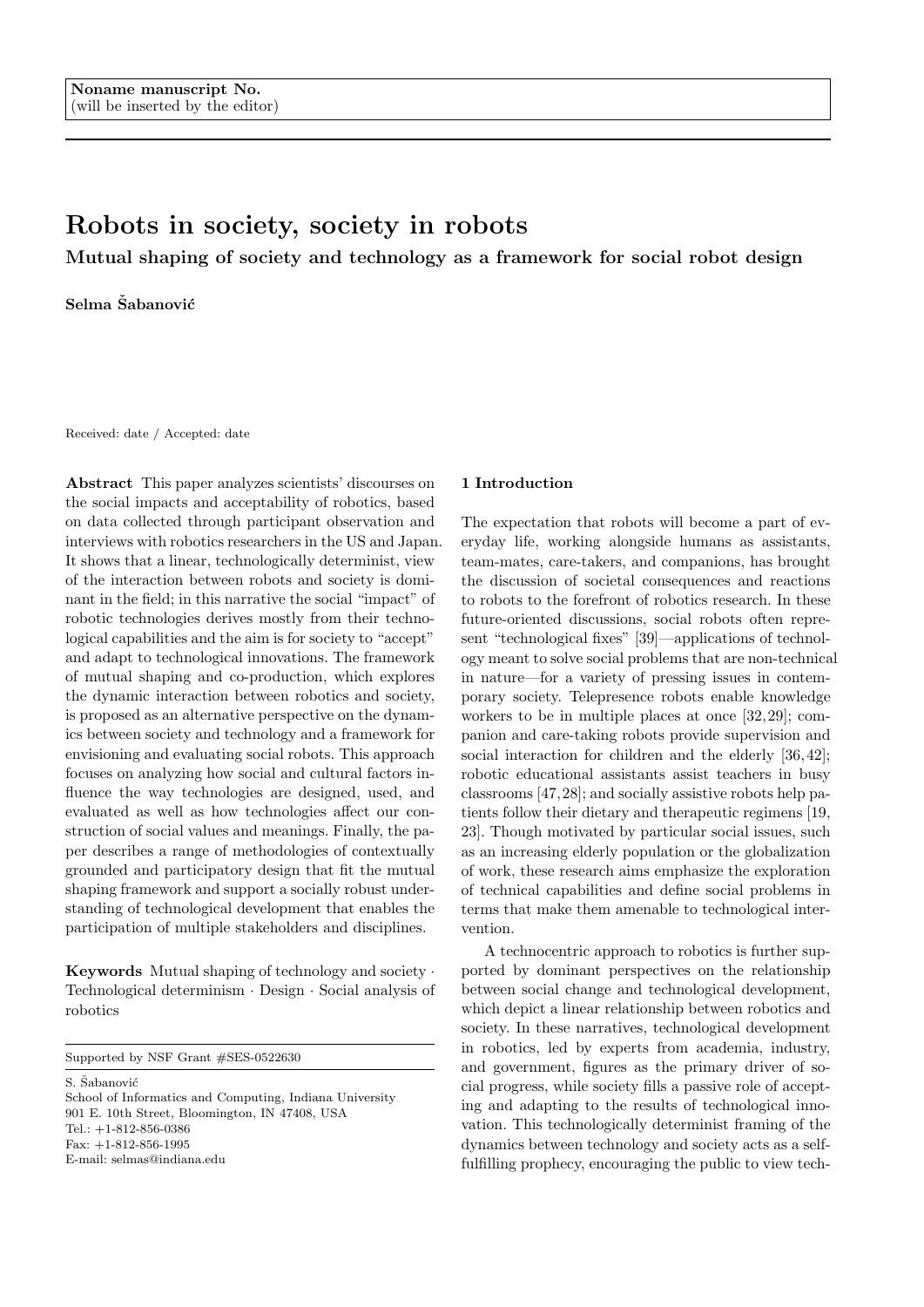nological change as an inevitability and focus "on how to adapt to technology, not on how to shape it" [22, p.5]. Furthermore, these contemporary formulations of the "science finds, industry applies, man conforms"<sup>1</sup> principle do little to address the role socio-cultural norms, values, and assumptions play in the daily practices of designing robotic technologies, allowing these to stay implicit in the design process and out of broader societal debate and decision-making.

In this paper, I propose mutual shaping of robotics and society, which depicts a bidirectional dynamic between society and technology, as an alternative framework for developing social applications of robots. I use data collected during participant observation and interviews with robotics researchers in the US and Japan between 2005 and 2007 to analyze existing discourses on social impacts and acceptability in the context of social robotics research. <sup>2</sup> I particularly focus on depictions of the dynamics between technology and society, showing that the dominant discourse in social robotics relies on a technologically determinist notion of social change. I follow with a description of the concept of mutual shaping of society and technology and discuss how we can use it to analyze the process and outcomes of robot design. Finally, I suggest a number of participatory and contextually grounded methods of design, which reflect and include multiple social and disciplinary perspectives, as ways to develop more socially robust and responsible technologies.

### 2 Social origins of autonomous technologies

The notion of robotic autonomy in practice suggests that, once programmed, robots should be able to operate with minimal human intervention. Robots can also be viewed as "autonomous technologies" [46] in a conceptual sense, indicating that their development is led by scientific imperatives and technological possibilities rather than explicitly identified social choices.<sup>3</sup> While it is generally accepted that robots stand to have notable social implications, society often figures as an externality for a significant portion of the design process, until it is time to apply and evaluate designs.

Institutionalized forms of robotics practice highlight laboratories, academic conferences, and funding agencies as the main loci of knowledge production in the field. Within the lab, the social relations and cultural assumptions that underly robot design, while forming the implicit basis of technical decision-making, are obscured by explicit attention to technological innovation. The social context of use and potential users come into focus once robotic technologies have been developed and are ready to be evaluated. Even in these moments of reflection on the interplay between technology and society, the emphasis on technical benchmarks and breakthroughs can persist, although it is becomingly increasingly clear that the measures of success of social robots should include the subjective perceptions of users [1, 48].

The identification of robots with advanced technology, so complex that its functioning can only be understood by experts, further promotes the distancing of social and technological decision-making in robotics from broader society. Faced with the complexity of advanced socio-technical systems, everyday people—the potential users of technologies—leave decisions about the directions for future development to technical experts. Such development often moves ahead without inclusive discussions of the consequences of technological innovation for relevant user groups and society as a whole. The potential users of robotics technologies come to occupy a secondary role in the process of designing robotic technologies; they are present in the field as objects of study, rather than active subjects and participants in the construction of the future uses of robots.

Contrary to the dominant narrative and practices in robotics, the relationship between robotics and society is neither autonomous nor linear. Robot design is influenced from its very inception by the cultural assumptions of designers [33]. Social interactions and evaluations are a fundamental component of the production of technological knowledge and artifacts [13]. The social context of design regulates the relations of production and defines notions of social interaction that are built into robots. Making social choices, explicitly or implicitly, is therefore an integral part of the daily practice of robotics; these choices then motivate technological design and suggest ways to measure the significance of its results.

The practice of robot design extends beyond the production of technological artifacts to include the construction of "technoscientific imaginaries"—narratives

<sup>1</sup> This was the motto of the 1933 Chicago World Fair "Century of Progress Exposition."

<sup>2</sup> I was a visiting scholar at the National Institute for Advanced Industrial Science and Technology from March to June 2005, as well as at the Robotics Institute from July to December 2005. During 2005-2007, I also participated in robotics exhibitions and conferences and interviewed 40 robotics researchers across Japan and the US. All interviews were conducted in English; quotations from them are presented here in their spoken form. All interviewees are anonymized.

<sup>3</sup> Beyond its literal technical meaning, the concept of "autonomous technology" refers to a social discourse which frames technological development as inevitable and self-generating, "the belief that somehow technology has gotten out of control and follows its own course, independent of human direction" [46, p. 13].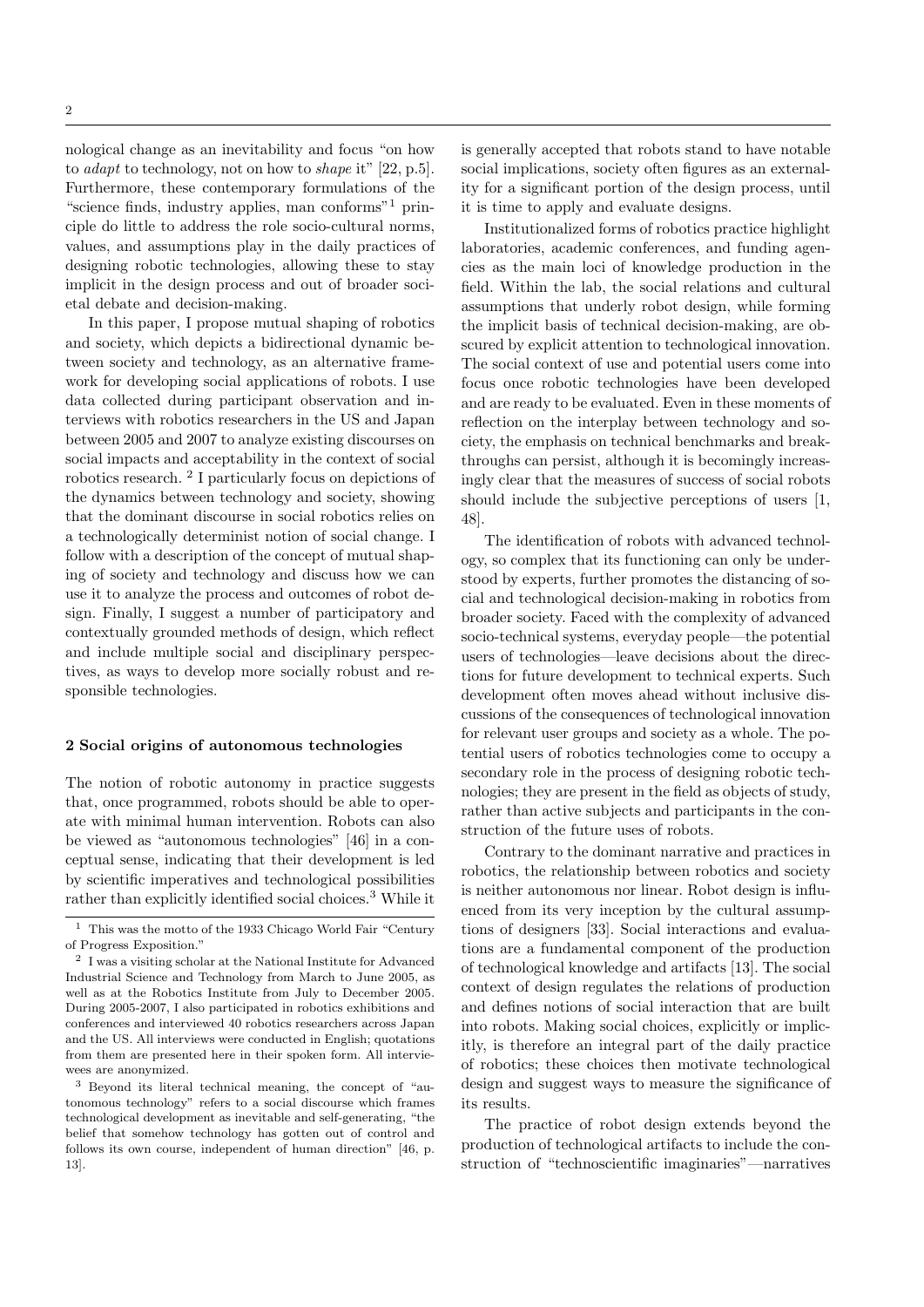about social order, human behavior and psychology, and common norms, beliefs, desires, and expectations.<sup>4</sup> Societal applications of robots can reproduce conceptions of social order that favor a particular status quo, such as patriarchal family relations [31] or gendered notions of work [2]. Popular culture, in turn, can be "engineered" to support the introduction of robots into society [16]. In the words of Andrew Pickering, "the world makes us in one and the same process as we make the world." [30, p.26].

The role of social practices and cultural values in robot design and the concurrent production of robotic technologies and social imaginaries suggest that unconscious as well as conscious decisions in technology design can "open certain social options and close others" [22]. In the next section, we reflect on these emerging robotics imaginaries through an analysis of discourses about society and technology in the robotics community.

## 3 Technological push, social pull

In developing robots as technological solutions to social problems, robotics researchers describe the interactions they expect to occur between emerging robotic technologies and society. While social issues are invoked to motivate robotics research, they are quickly subsumed by discussions of technological possibilities and concerns. Roboticists reference a panoply of technological advances—the PC revolution, Moore's Law, $5$  ubiquitous technologies—as models and resources supporting the successful implementation and adoption of robots in society. In their emphasis on technological advancement as the determinant of societal success, roboticists define the societal issues they wish to solve "not [as] social, political, cultural, historical problems, but [as] biotechnological problems that call for biotechnological solutions" [31, p.372]. Society, in turn, is displayed as a passive receptor of the products of visioning and negotiation performed by experts in the process of design.



Fig. 1 Bill Gates' visions robots in the home, as shown in Scientific American [14, p.61]. Illustration by Don Foley.

## 3.1 Following the technological imperative

Comparing robotics to the computer and automobile industries, roboticists, governments, and technological enthusiasts expect robots to become equally ubiquitous. Proclaiming that "we live in the robot age,"<sup>6</sup> the Aichi Expo held in Japan in the spring of 2005 featured robots as a prominent component of everyday urban life, giving visitors a chance to interact with approximately one hundred different types of robots [21]. Held in the following year in New York, Wired NextFest 2006 featured robots as the future of exploration, transportation, security, health, entertainment, design, and communication. In Japan, communications and electronics firms NEC, Hitachi and Sony are taking part in the robotics market with personal and entertainment robotics projects along with automobile firms Honda, Toyota, and Mitsubishi. In the US, Microsoft's Bill Gates promotes robotics as the next step in the computer revolution; he envisions robots as PCs that "will get up off the desktop and allow us to see, hear, touch and manipulate objects in places where we are not physically present" [14]. Similarly to computers, the trajectory of social robots starts in the the laboratory, is expected to spread to society through hobby

<sup>4</sup> Science and technology studies scholars such as Verran [38], Gregory [15], Fujimura [13], Fortun and Fortun [12], Suchman [34], and Fischer use the notion of technoscientific imaginaries to show how the production of scientific facts and technological artifacts relies on implicit and explicit commonly held understanding of society, social norms, and practices. The "social imaginary" signifies a shared world-view that enables the functioning of the group and its members in performing common tasks [37]; they also include tacit knowledge and legitimate collective assumptions about how things are regularly done. As such, they support the production of particular types of scientific knowledge and technological artifacts, and transform the broader societal imaginary [37] by encouraging new practices and world-views.

<sup>5</sup> See Moravec [27], Kurzweil [20].

<sup>6</sup> http://www.expo2005.or.jp/en/robot/index.html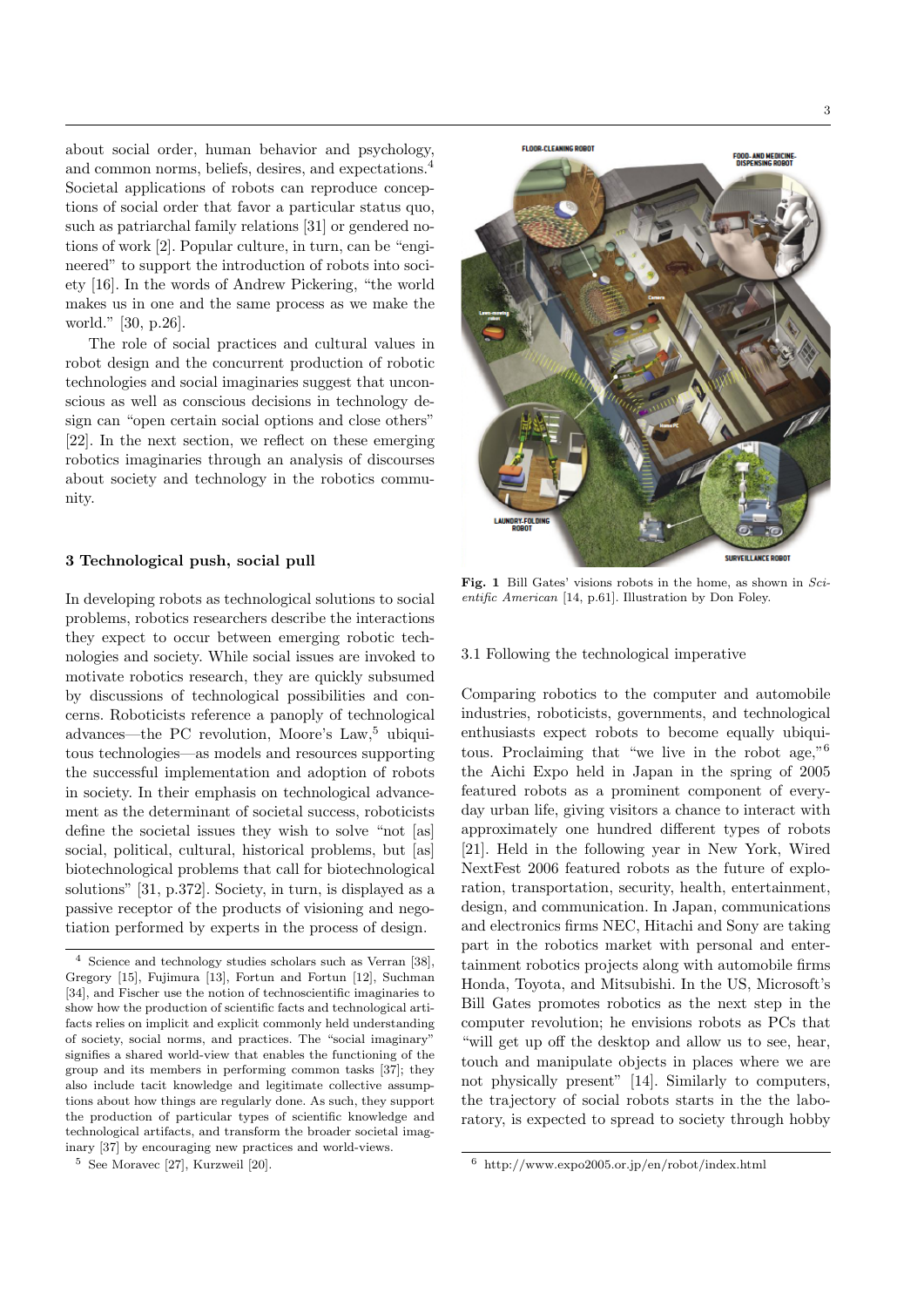and toy applications, and finally ends with "robots in every home" [14] (see Figure 1).

In this technologically optimistic perspective on the place of robots in society, technological innovation pushes society to a better, though consistently vague, future. The introduction of social robots into our everyday lives is expected to have a dramatic effect, in the manner of computer and internet technologies:

"Of course we knew computers had many possibilities, but we did not know how it was going to change our life-styles. . . Robots have many possibilities, but we don't know how to use [them]. I'm just inviting the same story as computer, no expectations."<sup>7</sup>

Raj Reddy, founding Director of the Robotics Institute at CMU, sees the possibility for a "human-robot symbiosis. . . that might give us super-human capabilities that would make it possible for us to think and do things hundreds of times faster and cheaper than we do now."<sup>8</sup> Ray Kurzweil proposes that the law of accelerating returns will solve the digital divide as well as "disease, poverty, environmental destruction, unnecessary suffering of all kinds," and finally supersede biological evolution [20]. Rodney Brooks agrees with the "Moravec-Kurzweil salvation" scenario:

"Intelligent computers and robots will provide us with unimaginable wealth brought on by the fantastic levels of productivity that the new technology will provide. If history is any guide, this is unquestionably true. We in the Western world live in levels of comfort that were unimaginable to royalty just a few centuries ago. . . The introduction of intelligent robots into our everyday lives will surely continue the objective increases in our standard of living" [4, p.205].

According to Brooks, stress poses a potential negative effect on our "subjective standard of living," but does little to undermine the objectively measurable signs of social progress.

The examples above share a technocentric, linear view of history, in which both technological growth and social progress are inevitable, the former driving the latter. Technological development can be predicted and controlled, while societal dynamics are less easily determined, but expected to follow the technological imperative. There is little recognition that robotics technologies might have differential effects on different parts of society; the technologically optimistic view of the future of society and robotics seems to assume an upper middle class subject, similar to robotics researchers themselves, as its main consumer. The possibility for technological progress to have controversial or socially disruptive effects, such as in the bombings of Nagasaki and Hiroshima or the Bhopal disaster, also evades the purview of these reductionist depictions of our robotic futures.

### 3.2 Developing "technological fixes"

In accordance with the technologically driven view of social progress, robots are proposed as "technological fixes" for far-reaching social issues, often including vulnerable populations: socially assistive robots for the sick, the elderly, and the cognitively and socially impaired; housework and care-taking aides for busy families; and pet and companion robots to provide social and cognitive stimulation. Justifications for such projects rely on the identification of social issues that are amenable to intervention using robotics technologies. Discussions of the social space and actors, in turn, are geared towards supporting the development of new robotic technologies rather than developing a robust analysis of the problem, technology's potential role (positive and negative) in its resolution, and the different meanings that technology might come to have for users.

Social applications for robots are often envisioned as replacing or assisting humans in various tasks or as improvements on existing technologies. One future scenario envisions humanoid robots and androids as more natural communication interfaces that can replace not only mobile phones and computers, but other people in the area, as sources of information:

"At the train station, you may want to ask for directions, where is the exit, where is the ticket machine. . . In the local area, maybe fifty years ago, we could ask [anyone]. Now we have some problems, maybe it's a social problem, but it is difficult to ask each other in urban areas. People. . . don't like to type or watch a small display. If we had more human-like media this would be better. "9

Beyond their roles as naturalistic interfaces and social mediators, the embodied presence of robots may also be used to simulate human social presence:

"If you look at Japanese generations, we are going to have a huge number of elderly and small number of young. But in town or city you want

<sup>7</sup> Interview with researcher from Advanced Telecommunications Institute International (ATR), Japan.

<sup>8</sup> Speech at the Robot Hall of Fame inauguration ceremony in October 2004, Pittsburgh, PA.

<sup>9</sup> Interview with researcher from Osaka University, Japan.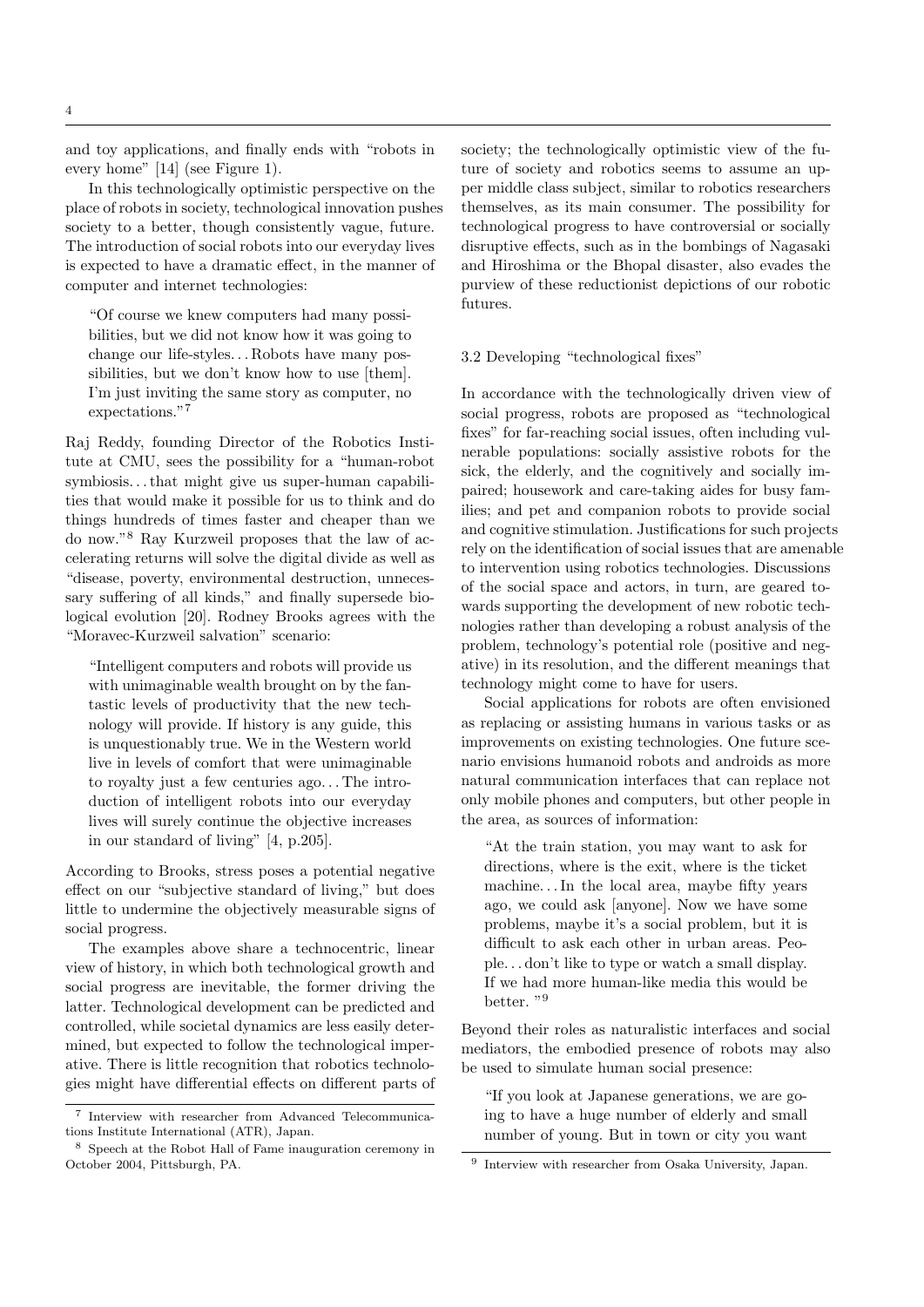to see people,. . . not a ghost town. Human presence is very important in our daily lives, for the quality of [life]. I think simple interactive tasks, one to five minutes, can be done with these kinds of robots [*Points to a photo of an android*]."<sup>10</sup>

This application narrowly defines presence in shortterm interactions as human-like embodiment, which supports the development of humanoid social robots. Roboticists at Waseda University take the social role of their humanoid robot, Wabot, one step further by casting it as a social intermediary, a tool for building community, a "bridge of the heart and the heart" [26, p.12]. In a series of books introducing Wabot to the public, its creators propose that the robot can resolve issues of social isolation and loneliness caused by mobile phones and the internet. Even when robots are suggested as a response to the unintended consequences of other technologies, scientists may fail to consider their possible negative effects as communicative and interactive technologies.

Though displaying a limited scope of social robot applications, the examples above display a trait typical to technologically determinist narratives about robots in society. After acknowledging a social challenge, in this case social isolation, these narratives focus on legitimizing technological development rather than try to understand the interactions between society and technology that have led to them. By focusing on technical capabilities, researchers disregard the complexities of the social world that the resulting artifacts are expected to inhabit and impact. The analysis of the social environment and the actors in it is relevant only insofar as this understanding can be applied to the development of new robotic capabilities. Social actors, furthermore, are viewed not as participants in knowledge production, but as objects to be computationally described and technologically affected, while social ecologies become domains in which new robots can be applied and tested. The social void, identified by poorly explained, is ready to be filled with robotic bodies as they become available.

## 3.3 Applying technology in society

While technology as the driver of historical and social progress underlies many governmental plans for the development and funding of robotics, the difficulty of developing successful commercial applications of social robots raise the issue of constructing a viable market for robotic technologies. Particularly in Japan, which focuses most prominently on commercializing robots,

"almost all companies are concerned [with finding] good product concepts in home robotics. . . they have the technologies, just not applications."<sup>11</sup> Even in the discourse on commercial robotics, however, technological innovation precedes the discussion of social needs; the search is for applications that will encourage users to accept existing and future technological developments. Once again, the public is put in the passive position of taking up technologies after they have been constructed in robotics laboratories; the problem now becomes finding what kind of technical developments will be attractive and acceptable to users.

Robotics researchers understandably focus on their field of expertise and suggest that robots can be made more socially acceptable through the technological advancements they offer:

"If you look at the history of products there is a tendency for any artificial system which is comparable to human capability not to sell. It has to surpass human capability. So if you have a computer that is as fast as a person, you don't buy that. Now you get computers to do number crunching because it's a million times faster and much more accurate. What can a robot provide? One is physical capability, motion capability. It has to be 100 times and million times better than human being. When a robot can provide that, it can walk 24 hours, all year. That we cannot do with a human being.<sup>12"</sup>

Technological capabilities not only make robots more desirable, but also ensure their ability to function in society. Honda's humanoid ASIMO, purportedly "created with the sole purpose of helping people,"<sup>13</sup> has advanced technical capabilities that enable it to navigate and interact in the human world:

"At 4 feet tall, ASIMO's camera eyes are at just the right height to communicate with someone who's sitting in a chair or someone who finds themselves in a wheelchair. And this is also the perfect height for being able to switch the lights on and off, open and close doors, clear a table, or move things around. . . ASIMO can also dynamically adjust the speed and the stride of his step. ASIMO can take large steps and small steps and ASIMO can even slow down. That can come in handy when ASIMO is trying to be quiet

<sup>10</sup> Interview with researcher from Osaka University, Japan.

 $^\mathrm{11}$  Interview with researcher from Tokyo Metropolitan University, Japan.

<sup>12</sup> Interview with researcher from Sony Computer Science Laboratories, Japan.

<sup>13</sup> HONDA representative speaking at 2005 Robot Hall of Fame inauguration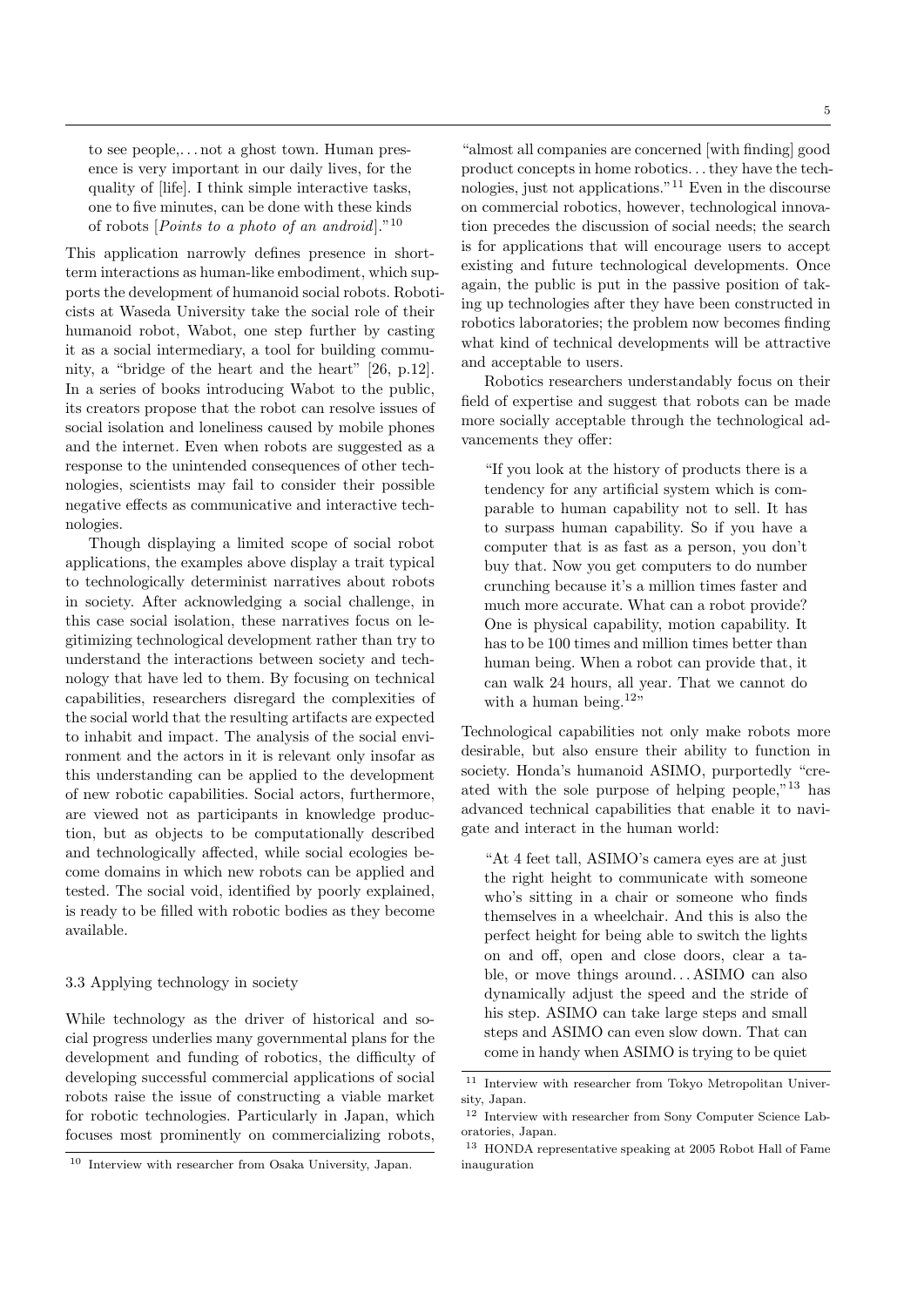

Fig. 2 This museum display shows how, in the future, humanoid robots like ASIMO may mediate between humans and other technologies in their environment.

at night and not wake up anybody in the home, especially small children. "<sup>14</sup>

This focus on the technological abilities inherent to ASIMO is particularly notable in relation to Honda's description of ASIMO as an example of technology that is "approachable and warm... that people can appreciate, engage with, and relate to."<sup>15</sup> While aiming to inspire affective responses from users, the narrative focuses on ASIMO's functional characteristics and stops short of discussing the subjective interpretations people could bring to their interactions with ASIMO and its presence in their home.

This uncritical view of technological proliferation in everyday life extends to considerations about modifying our environments to better suit robots. The combination of robotics with ubiquitous computing provides new possibilities for robots in the real world:

"We tend to put robot into our present lifestyle. It's hard to see the difference between the door for the restroom and the door of the refrigerator. . .We can add an ID tag on the door and it will help the robot a lot and it'll be much easier. . .We can put a lot of sensors in the environment to help robots. That means we are helped by robots and by the sensors indirectly."<sup>16</sup>

A display in Miraikan, a science museum near Tokyo, features a smart house filled with ubiquitous technologies that people cannot control directly, but can access through interactions with ASIMO (see Figure 2). The Wabot House, developed by Waseda University researchers in collaboration with architects, includes separate environments for people and robots, as well as spaces for cohabitation. The researchers are "looking for a reasonable point at which environment is good for both robots and humans, from the point of view of cost [and practicality]. [We] also [want to know] what kind of function the robot has in such an environment in the future, what kind of task can they do in daily life."<sup>17</sup>

As of yet, these visions fail to consider the broader implications for the human inhabitants of these spaces, including privacy and security concerns. The main criteria for making sure that robots fit into the social space are practicality and cost, rather than more qualitative measures or concerns about people's perceptions of technologies in everyday living spaces. The dominant discourse and practice continue to rely on a technologically focused notion of social progress, as well as a physical conception of interaction. In emphasizing technological capabilities as factors that will make robots desirable to users and allow them to fit into society, roboticists are developing a further "technological fix" to the problem of developing a market for personal robotics. They do not, however, address how such robots and smart environments will become meaningful for humans and what values they bring into the living environment.

#### 4 Mutually shaping robots and society

While the technologically determinist linear narratives described above don't interfere with the daily practices of social robotics, which are focused around the technological construction of robots, the implementation of robots in the world outside the laboratory calls for a deeper understanding of the dynamic interaction between society and technology. Social robotics researchers agree that the design of social robots poses both social and technical problems; depending on the discipline that particular researchers come from, they may suggest a technical or a social approach to social robot design. After dividing the design of social robots into

<sup>14</sup> HONDA representative speaking at 2005 Robot Hall of Fame inauguration

<sup>15</sup> http://world.honda.com/news/2006/c061215ASIMO/

<sup>16</sup> Toyota representative at Tech Epoch University Roundtable, Japan Society, New York City, June 2007

<sup>17</sup> Interview with researcher from Waseda University, Japan.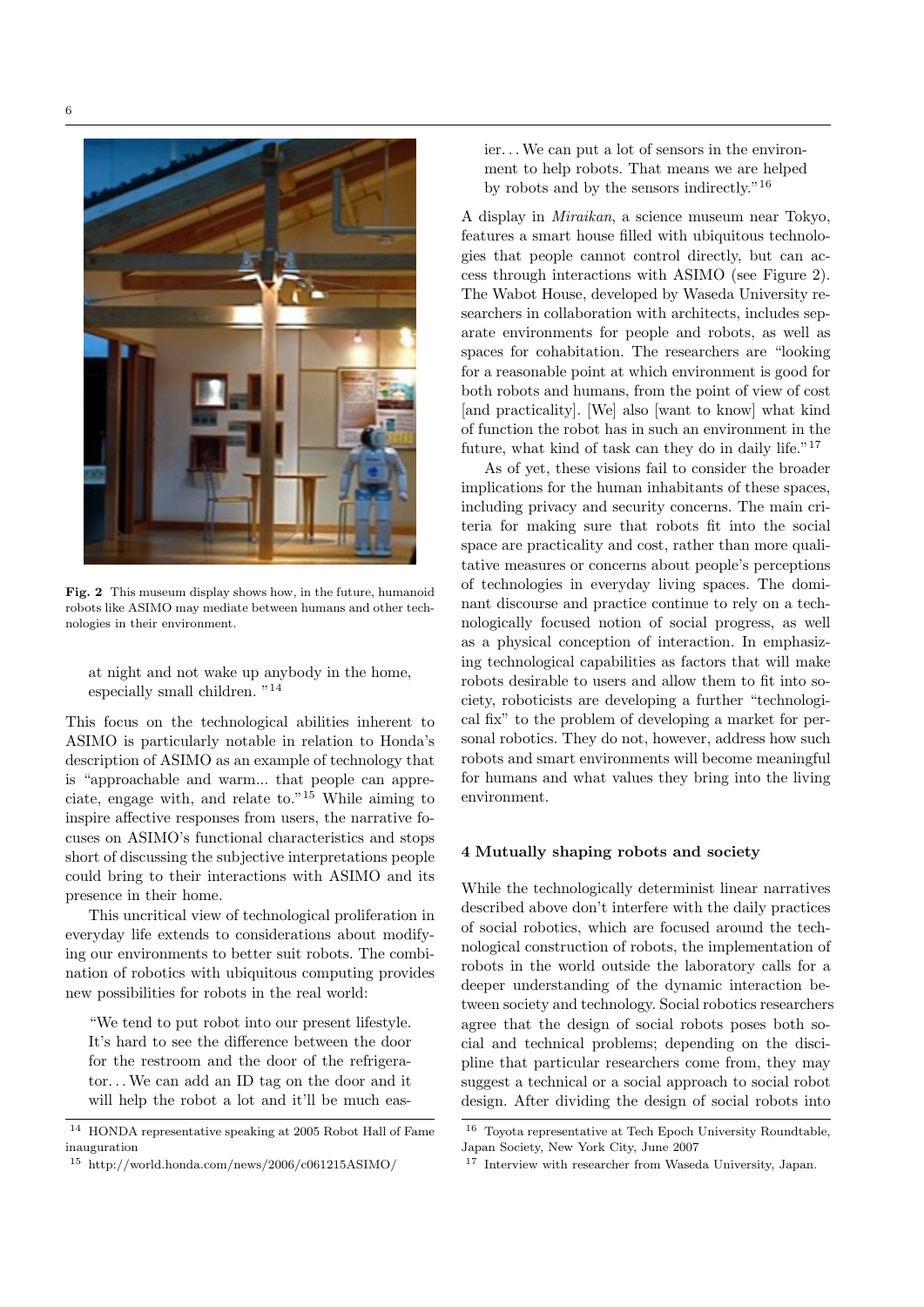"robot sociability problems" and "robot technical problems;" [44] suggest that safety issues arising from the application of robots in society may be countered by developing a "legal machine language," computer code that expresses ethical values that will constrain a robot's actions. [48] suggest several theories from social psychology can be used to gauge how users will respond to robots and design them accordingly. Researchers also propose that the characteristics of users as well as those of robots need to be considered when designing robots for particular applications, such as elder-care [3]. The difficulty comes in bridging social analysis and technical design, particularly when dealing with the uncertain and open-ended contexts that social robots will be entering.

One way that roboticists, aiming to practice a "science for society" [35], see as a path to developing more successful societal applications of robots is to be involved in more substantive dialogue with users:

"Our research is done considering that technology will be used by society in the future. So if the society will not accept [it], there is no reason for us to make the technology. In the current situation society doesn't interact with engineers, it has no impact... The research community has to have some understanding of industry and society interest and attention. . . Application oriented research should be carried out based on the request of the society and the user."<sup>18</sup>

Users are also expected to develop appropriate implementations of social robots in society, which has generally eluded roboticists so far:

"Robots have a huge potential which is just like PC or cellular phone or internet. PC or cellphone are used kind of far from their original purpose in design. . . [Similarly,] if a lot of people use robots, [new] purposes and relationships will be born. I think nobody can imagine or forecast, it will grow just like the PC."<sup>19</sup>

These comments suggest that there is a gap between the visions of roboticists and the opinions of users, between technological research in the lab and social applications. They also allude to dynamics beyond those of the linear narratives that see technological development as an irreversible process of scientific discovery, followed by technological implementation, and finally societal adoption.

7

As the examples in Section 3 show, social and cultural choices are made in the design process and will "loop back to change the very terms in which we human beings think about ourselves and our positions in the world" [18, p.2]. In trying to implement robots in daily life, roboticists need to understand this process of coproduction. The framework of mutual shaping describes an alternative way of understanding the dynamics between robotics and society, starting with the recognition that technology is not the "driver" of history, but that "the ways in which we know and represent the world are inseparable from the ways in which we choose to live in it" [18, p.2]. On one hand, technological affordances shape the social and cultural processes of their production and use; on the other, the process of designing technology involves social as well as technical choices. This recognition paves the way for approaching design in a value-centered manner, consciously incorporating social and cultural meaning-making into design.

The mutual shaping framework does not provide design recommendations directly, as it depicts the relationship between society and technology as one of continuous feedback between practice, sense-making and design. However, we can extrapolate design recommendations from an awareness of co-production between robotics and society, which we have identified as a a central issue of social robotics. Rather than waiting until the technology has been constructed to evaluate its impacts, mutual shaping suggests that the social values of technology for different groups and the meaning of various technological choices can and should be questioned throughout the process of technology design. The dynamics between technology and society are contextually contingent, following an iterative dialogue between the (conscious or unconscious) consideration of social norms and values and the technological capabilities.

This suggests the need for users to get involved in the early stages of the robot design process and for more reflexive practices of design, which take into account the ongoing interchanges between robotics and society. Following are some examples of iterative, contextual, and participatory design and evaluation practices that enable the mutual shaping of technology and society to play out through iteration between social analysis and technology design.

## 4.1 Situating robot design in society

The initial focus of robotics research on industrial applications allowed for robot design to be defined as a determinate problem with definite conditions, a closed system characterized by specific physical and temporal parameters, only indirectly related to social factors and

 $^{18}\,$  Interview with researcher from Tokyo Metropolitan University, Japan.

<sup>19</sup> Researcher from Kyoto University at Tech Epoch University Roundtable, Japan Society, New York, June 2007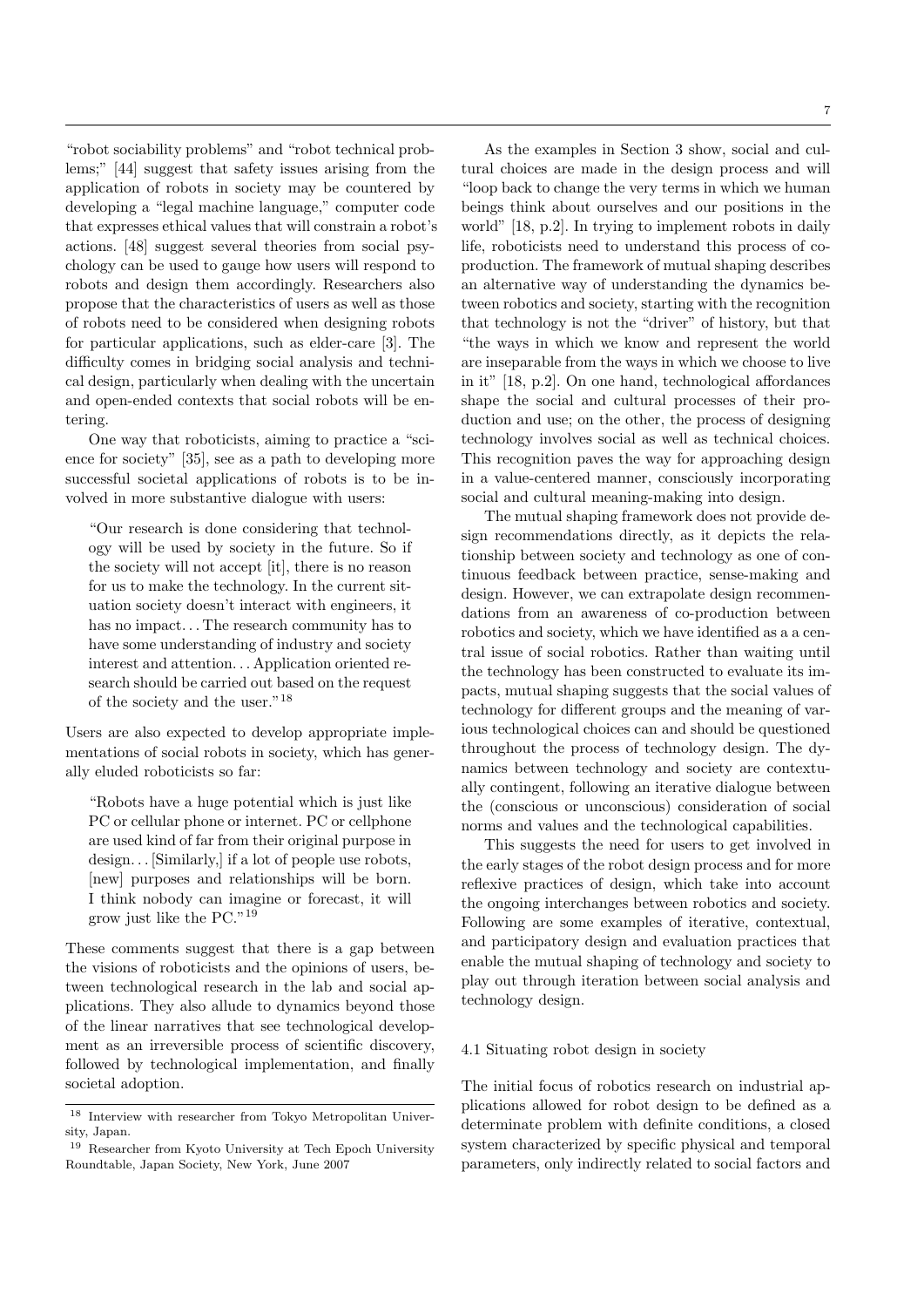potential consequences. An industrial robot could, accordingly, be characterized by a certain speed, strength, error rate, turns to task completion; it was either working or not working, which is a primarily technical question.

Social applications of robots, in contrast, show that a technically functioning artifact may not be sufficient, or even necessary, for a successful interaction. A social robot, as a participant in interaction with people, becomes a part of a larger social and cultural system and needs to be studied as such; measures of success accordingly become dependent on the context and other participants in the interaction. The design of robots for use in broader society calls for a more open definition of the context of robot design, in which uncertainty, situational awareness, adaptability, and social responsibility play an important role. Social robotics can be approached as a "wicked problem" in design, which does not progress linearly from problem definition to resolution, has no exhaustive list of rules or conditions, for which explanations are multiple, and the designer must accept full responsibility for the results of the design [5]. This calls for the development of new methods for designing and evaluating social robots, particularly methods that combine the study of social and technical aspects of technology.

Evaluating robots in society Roboticists and potential robot users can come from very different backgrounds; their assumptions and experiences of social interaction may likewise vary widely. This can create problems in design, particularly when roboticists are using the "designing for me" approach that is common in artificial intelligence research [11]. While it falls short of contacting users at the early stages of design, evaluation of robots in the predicted context of use can serve as a way to challenge initial design assumptions and point out cultural and social factors that roboticists may not initially have been aware of [41]. The ultimate test of a social robots capabilities is in its real world environment of use; seeing the robot succeed and fail in these environments allows robot designers to reflect on the implicit and explicit assumptions in their work.

In social robotics, quantitative metrics such as the time it takes the robot to complete its task are often less relevant than its ability to engage with users and be perceived as a social actor by them. Engagement and ascription of social characteristics emerges from situated interactions between people and robots and should be evaluated through human-robot interactions outside the laboratory, as a situated activity performed

in the context of particular concrete circumstances. <sup>20</sup> The only way these situated capabilities can be evaluated is to remove the robots from the scripted laboratory setting and engage them in everyday action in human social contexts. Analysis of robots interacting in real-world environments can be used to understand how humans react to and interact with a robot; how humans interact with each other while interacting with the robot; which aspects of the robot's and humans' actions lead to breakdowns in the interaction; as well as to reveal factors that were not accounted for in the initial design assumptions about social interaction.

[25] provide an implementation of this approach in their study of the robot GRACE's performance during the open interaction exhibition at AAAI05. Their analysis is based on videos of interactions between conference attendees and GRACE as they played "social tag," a simple game in which the robot tried to find a person with a pink hat by asking people to show her the way. Behavioral analysis of the videos overturned a number of initial design assumptions, showing that people preferred to interact with GRACE in groups rather than one-on-one and that the specific social context was a major determinant of the way humans reacted to the robot and its quest [25]. Although GRACE had been tested out closer to the lab before the conference, the natural environment and open-ended and voluntary nature of the interactions allowed for a much greater variety of interactive and non-interactive behaviors to emerge and gave the design team a chance to rethink their assumptions about how users reacted to the robot's verbal prompts and behavioral cues.

Studying socio-technical ecologies While the situated analysis of human-robot interaction can occur only after at least one prototype of the robot has been produced, the study of the social context of design can be useful before the design of the technological artifact has started. By the time evaluations in the context of use are done, the design of robotic systems is often entrenched through expenses made in terms of the hardware, software, and labor costs involved, as well as through the social negotiations that designers have gone through to produce the artifact. As we saw above, however, the assumptions made about users during the design stage in the lab may not hold up to use in a different social context.

<sup>20</sup> The notion of a "socially situated agent" [7] implies both social and physical interaction with the environment in order to acquire information about the social and physical domains. In the case of socially situated robotics, the organization of situated action is emergent from the interaction among actors and between actors and their social and physical environments.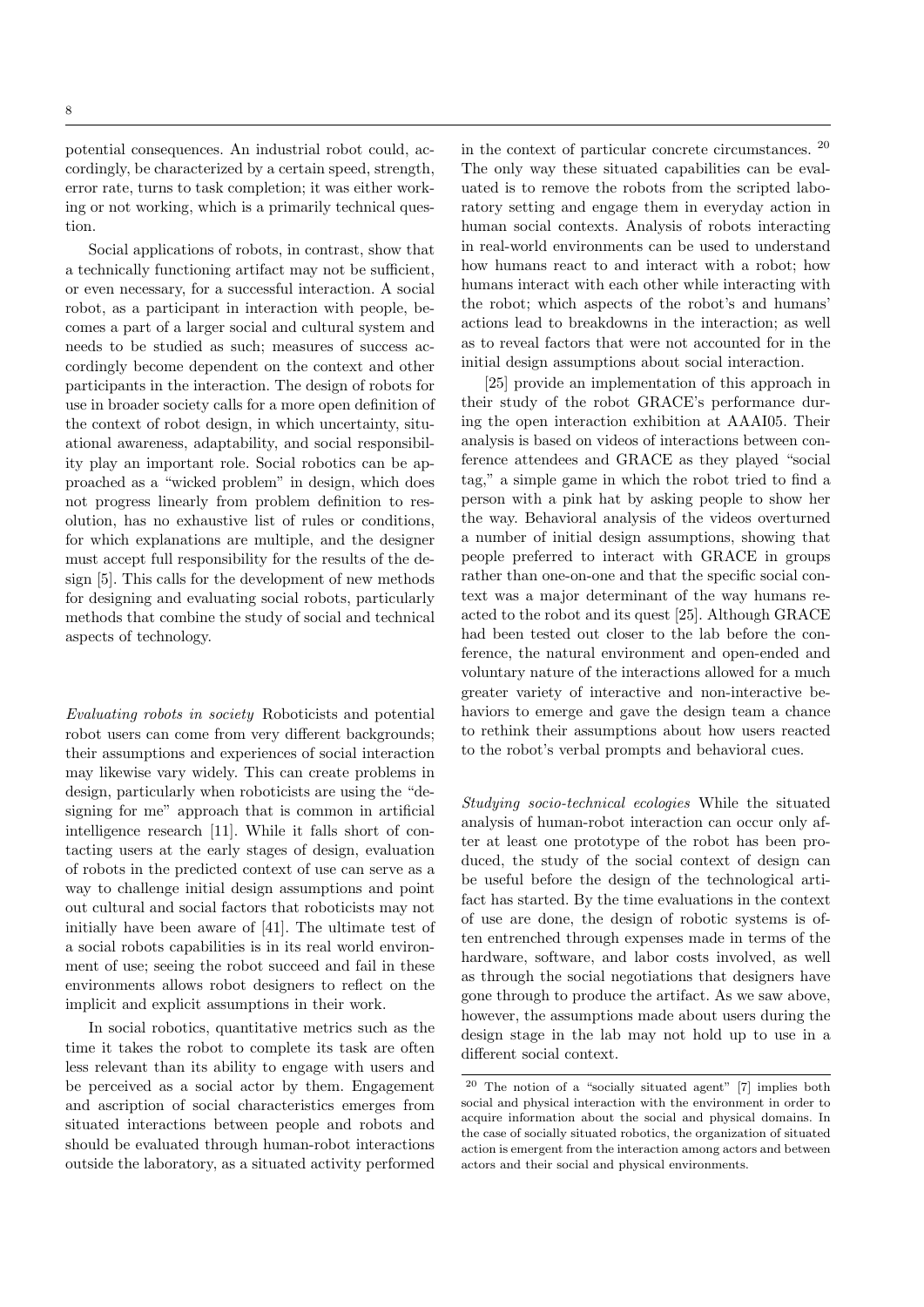One way to avoid the problem of developing robots that are not appropriate for the social ecology in which they will be used is by basing robot design on the systematic study of the potential context of use. In studying the domestic ecologies of elders, [10] used exploratory ethnographic methods to gain an understanding of the daily lives, home environments, activities, and social relationships that the elderly were involved in. They then used the themes that emerged in their research as the basis for developing design recommendations for robots that support elders values and adapt to the activities and members of the ecology. In comparison with the Wabot House approach, described in Section 3.3, of developing environments in which robots and humans coexist with a focus on the technological needs of robots and people's ability to adapt to changes to their own living spaces that would accommodate the machines, [10] use a bottom-up approach to technology design that starts with the configuration of the existing ecology.

This approach is particularly appropriate for the early stages of the design process, but it can also be used to evaluate the performance, styles of use, and effects of an existing robot on the socio-technical ecology. Some examples of this kind of work come from studies of the Roomba vacuum robot. In these longerterm evaluations, the researchers were able to track the evolution of people's perceptions of the robots and their cleaning practices through time. They also saw an evolution of the social system of cleaning after the Roomba came into the house—household members, including teenagers and males, who had not been participating in cleaning activities started to do so when the Roomba was involved [9]. Through prolonged exposure, some people began to ascribe sociality to their Roombas, calling them by personal names, and personalizing their appearance. As Roomba is the most commonly used household robot as of yet, with over 2.5 million units sold, long-term studies of its use can provide further potent examples of the mutual shaping of technology and society.

Designing from the outside in The examples above emphasize the importance of basing robot design on studies of real socio-technical ecologies inhabited by potential users and of evaluating robots in real world circumstances with users. "Outside-in design" combines the two approaches in an iterative cycle—it starts with situated observation and empirical research and follow with an iterative process of prototype building and testing in the real world to construct robots through a continuing conversation with the social environment of their use [40]. Rather than focusing on the inherent characteris-

tics and capabilities of the robot, this design approach aims to produce robots with a view to the affordances available in their social and physical environment and the affordances they can provide for the human interaction partner. Iterating between real world observation, technology design, and interactive evaluation allows for emergent meanings and interactions to drive the development of robotic technologies.

In the process of outside-in design, the constraints are defined by empirical social research and the social context of use, rather than technical capabilities, and the final evaluation is based on the subjective experiences and opinions of users, rather than internal measures of technical capability and efficiency. [24] demonstrated the outside-in design process in the context of shadow puppetry. Observations of human-human interaction were coded and analyzed to identify necessary interactive behaviors for a shadow puppeteering robot. Using learned behaviors and several models of interaction, some developed from the data and some from other theories of interaction, the robot participated in a human-robot interaction scenario and users were surveyed to understand how they perceived the robot's interactivity in the course of a situated performance. This approach produced dialogue and cross-pollination between the social and the computer sciences—the robot was used as a tool for developing and testing different models of social interaction, while computational models were built and validated through observation and analysis of human-robot interaction.

Besides providing a research practice that bridges the traditional divide of humanities/social sciences and the natural/design sciences, outside-in design can encourage roboticists to think of themselves not as primarily technologists, solving technical problems, but as problem-oriented researchers who can work across disciplinary boundaries and consciously tackle social issues. It also opens up the possibility of including nontechnical groups, such as domain experts, potential users, and other stakeholders, at different points in robot design.

#### 4.2 Involving society in robot design

Social robot applications take place far away from the spaces of their production and involve a much broader swath of society, including the elderly, children, autistics, people who are ill or otherwise needing social and physical assistance, and those who interact with them and work in care-giving, educational, and service environments. The usual process of creating social robots, however, is open to a very small group of peopleuniversity, corporate, and governmental researchers and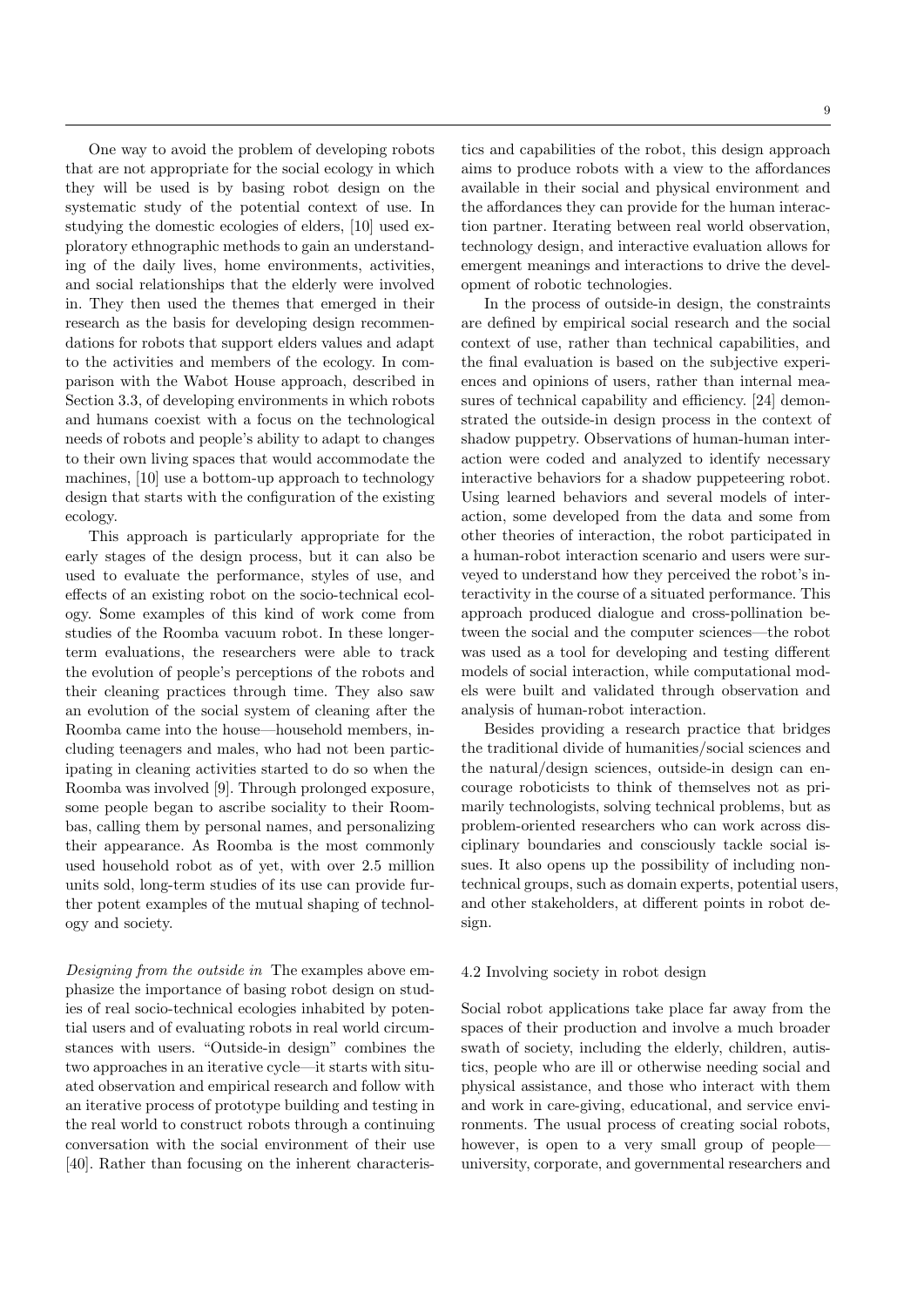funding agencies. The decisions about what constitutes a valuable research project, what direction social robotics should go in, how research should be pursued and evaluated, are made by this limited population.

A further issue is posed by reliance on controlled experimentation in the laboratory to evaluate how people interact with robots. While establishing an incremental mode of developing knowledge about social interaction, the experimental method is limited in its capacity to provide exploratory results that can help a new field like social robotics get its bearings and identify the big questions that are facing it. Furthermore, the experimental method does not leave much space for polyvocality and the expression of situated points of view, the use of multiple idioms and ways of making sense of the technological world. The narrator of experiments is the expert, the one who defines the questions worthy of inspection, brings in subjects to take part in a carefully orchestrated interaction, and analyzes and describes the results of their study. Experimental subjects do not get an open opportunity to express how they see the world and robots in it in their own words, or to point out alternative subjects of importance.

In contrast to the laboratory experiment, the mutual shaping of society and technology perspective emphasizes technological design as a process of negotiation, in which different social groups can influence the development of the technological system to reflect their interests and beliefs. Instead of focusing on technology's impacts on society, this framework aims to "make available resources for thinking systematically about the process of sense-making" [18, p.38] people use to deal with technology and explicitly describe the "untidy, uneven processes through which the production of science and technology becomes entangled with social norms and hierarchies" [18, p.2]. As discussed above, real-world interactions enable the development of situated understandings of robots in specific contexts, allowing designers to express their visions of sociality and users to actively make sense of robots as they integrate them into their lives.

Designing with users The inclusion of users at the early stages of design is important for developing socially robust, rather than merely acceptable, robotic technologies. Participating only at the conclusion of the design process, the users may be unduly constrained by affordances and assumptions already built into robotic artifacts. A focus on social robustness and responsibility implies more awareness of the multiplicity of values and practices in society, which suggests "polycentric, interactive, and multipartite processes of knowledge-making within institutions that have worked for decades at keeping expert knowledge away from the vagaries of populism and politics" [17, p.235]. Stakeholders—people who stand to be directly impacted by the technologies being developed and who have tacit knowledge of the application domain—should have opportunities to influence robot design and be included in the deliberation on what kinds of applications should be developed, how such technologies will be used, and what their broader social meaning will be. The connections between technological and social choices, accordingly, should be more transparent and "reflexive about the processes of co-evolution of technology and society, of technology and its impacts"' to facilitate public learning [43].

Collaborative and participatory robotics, in which community members and potential users become designers themselves, deal directly with the issue of developing participatory, socially robust technologies. These participatory approaches to robot design involve the public in the construction of technological artifacts and putting robots to uses that they consider interesting and worthwhile. In their work on Neighborhood Nets, [8] remark that collaborative robotics not only allows the participants to develop an understanding of the technology and their ability to shape it, but also enables them to use the technology to investigate and experience their world in new and creative ways. Robotics technologies designed in this fashion can spark reflection and dialogue about important social issues facing the community, as well as provide tools that can be used in resolving these problems. This creates opportunities for designers and users of robots to work together to "identify opportunities to influence technological change and its social consequences at an early stage—moments at which accountability and control could be exercised" [45, p. 860]. In fact, the roles of users and designers are made more fluid, as robotics researcher can become users of technologies designed by community members and users are designers and explorers of their own environment.

The design frameworks and methodologies described above rely on the coupled development of technological capabilities, social interpretations of their significance, and negotiations about the contextual appropriateness of their applications. As a hybrid science, which encourages focusing on problem-oriented issues that transcend disciplinary boundaries and fosters a reflexive awareness of ongoing interchanges between science and society [6], social robotics allows users and researchers to learn not only about technology, but about their surroundings, personal relationships, and themselves. The focus is on designing for the interaction and enabling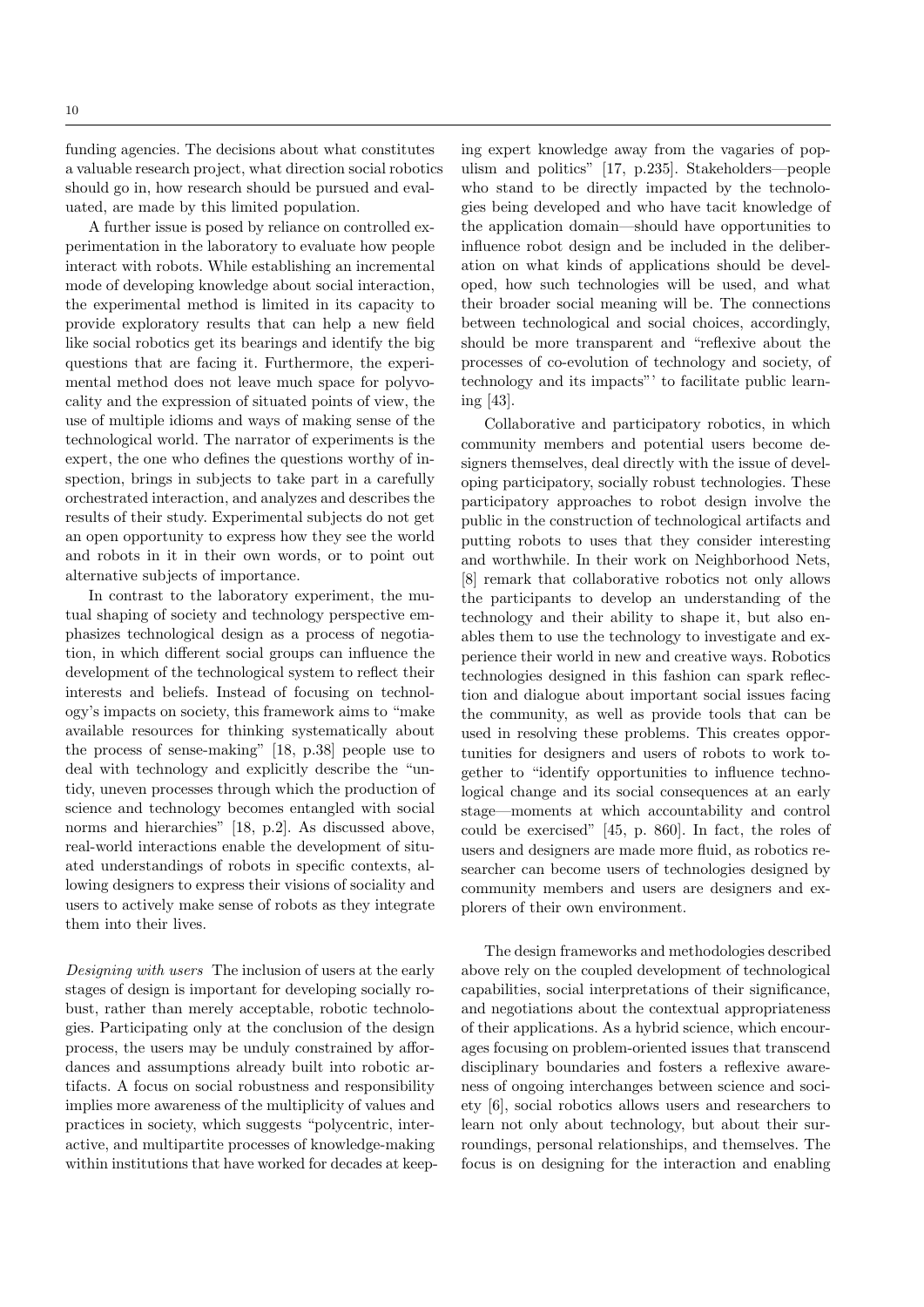the robot's designers to be more aware, responsive and adaptive to its surroundings, particularly its social surroundings. In this way, design can increase the robustness of the robot and its capabilities to function in a variety of contexts, including those not foreseen by designers.

## 5 Conclusion

This paper analyzed the dominant discourses relating to "social impacts" and "social acceptability" of robots and showed that they describe technological innovation as the main cause of social change. Robotics researchers use existing narratives about computer technologies and their acceptance and consequences in society to project the possibilities for a future with social robots as technologies used in everyday life and to suggest "technological fixes" for social issues. These narratives rely on a linear and technologically determinist understanding of the relationship between technology in society, in which society plays a passive role in adapting to technological innovations. In accordance with this view of technology as the driver of social change, decision-making about the aims and designs of social robots generally takes place in the closed confines of robotics labs, without the direct participation of members of the public.

Although robotics research focuses on the technical aspects of design and expects society to follow, it is not helpful to treat technologies and their social contexts as separate phenomena. We discussed how the framework of mutual shaping allows us to consciously reflect on technological artifacts as products of the particular social arrangements and practices through which they are designed. While the focus of discussion during robot design is on the development of technical characteristics, each stage in the generation and implementation of robotics technologies also involves social choices. Even seemingly purely technical decisions are based on assumptions about the social context in which the robot will be implemented. Different technological and social outcomes are possible and design choices can have differing implications for different groups in society.

More participatory and contextually situated design methodologies, such as those described above, allow robotics research to reflect the bidirectional relationship between technology and society. One way to do this is to include more empirical research on the context of robotics applications in the design of robots from early on. Participation of users in the design of robots can also allow multiple perspectives on technology and society to be expressed in the course of deciding on the uses and technological capabilities of robotic artifacts.

11

The explicit and systematic exploration of the feedback between social and technological choices can inspire reflection by robot designers, analysts, and users on the social norms and values robots embody and enable us to mindfully create more socially robust, responsive, and responsible robots.

## 6 Acknowledgements

My gratitude to the researchers who discussed their thoughts and ideas with me knows no bounds. I also greatly appreciate the constructive comments of reviewers and colleagues.

### References

- 1. Bartneck, C., Kulic, D., Croft, E., Zoghbi, S.: Measurement instruments for the anthropomorphism, animacy, likeability, perceived intelligence, and perceived safety of robots. International Journal of Social Robotics  $1(1)$ , 71–81 (2009)
- 2. Boyer, L.: The robot in the kitchen: The cultural politics of care-work and the development of in-home assistive technology. The Middle-States Geographer 37, 72–79 (2004)
- 3. Broadbent, E., Stafford, R., MacDonald, B.: Acceptance of healthcare robots for the older population: Review and future directions. International Journal of Social Robotics 1(4), 319–330 (2009)
- 4. Brooks, R.: Flesh and Machines: How robots will change us. Vintage Books, New York (2002)
- 5. Buchanan, R.: Wicked problems in design thinking. In: Margolin, V., Buchanan, R. (eds.) The Idea of Design: A design issues reader, pp. 5–21. MIT Press, Cambridge,MA (1998)
- 6. Caporael, L.R.: Evolutionary psychology: Toward a unifying theory and a hybrid science. Annual Review of Psychology 52, 607–628 (2001)
- 7. Dautenhahn, K., Ogden, B., Quick, T.: From embodied to socially embedded agents: Implications for interaction-aware robots. Cognitive Systems Research 3, 397–428 (2002)
- 8. DiSalvo, C., Nourbakhsh, I., Holstius, D., Akin, A., Louw, A.: The Neighborhood Networks project: A case study of critical engagement and creative expression through participatory design. In: Proceedings of PDC 2008, pp. 41–50 (2008)
- 9. Forlizzi, J.: How robotic products become social products: An ethnographic study of cleaning in the home. In: HRI '07: Proceedings of the ACM/IEEE international conference on Human-robot interaction, pp. 129–136. ACM, New York, NY, USA (2007)
- 10. Forlizzi, J., DiSalvo, C., Gemperle, F.: Assistive robotics and an ecology of elders living independently in their homes. Human Computer Interaction 19, 25–59 (2004)
- 11. Forsythe, D.: Studying Those Who Study Us: An anthropologist in the world of artificial intelligence. Stanford University Press, Stanford (2001)
- 12. Fortun, K., Fortun, M.: Scientific imaginaries and ethical plateaus in contemporary U.S. toxicology. American Anthropologist 107(1), 43–54 (2005)
- 13. Fujimura, J.: Future imaginaries: Genome scientists as sociocultural entrepreneurs. In: Goodman, A.H. (ed.) Genetic Nature/Culture: Anthropology and science beyond the twoculture divide, pp. 176–195. University of California Press, Ewing, NJ (2003)